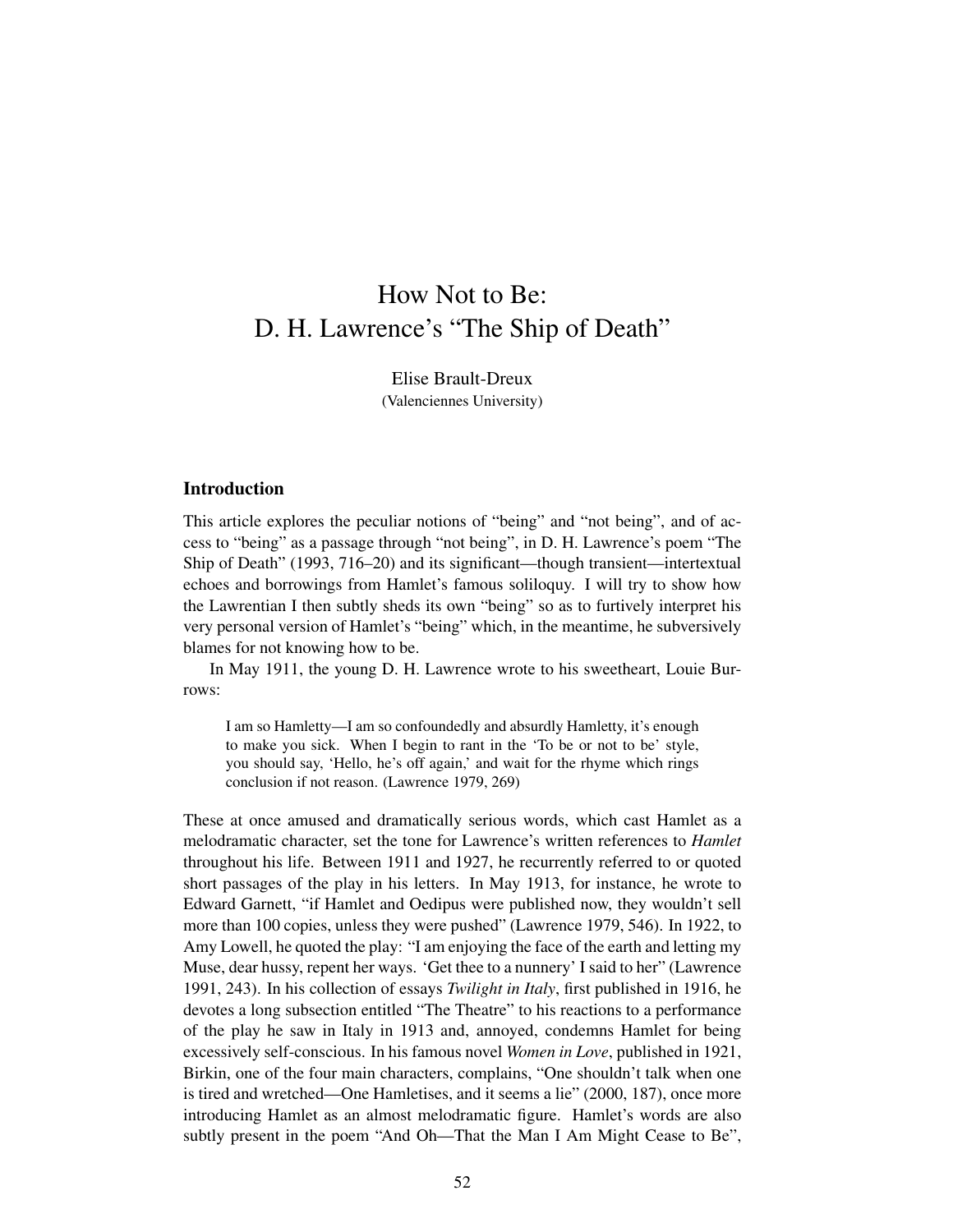published in 1917. As he contemplates the imminence of death, the Lawrentian I expresses his wish to see Nature and himself caught and carried away into the thick darkness of oblivion, hence suggesting Hamlet's words from Act 3, Scene 1: "a consummation / Devoutly to be wished". Like Hamlet, but from a different perspective, he ponders on the idea of sleep, implicitly and tentatively relating it to transient oblivion: "What is sleep? / It goes over me like a shadow over a hill". The presence of Hamlet reappears years later more explicitly in a longer and more famous poem "The Ship of Death", which was posthumously published in 1932.

The apparitions of Hamlet's words in Lawrence's letters, essays, fictional and poetic writings show the poet and novelist's intimate acquaintance with the play and an idiosyncratic interpretation of it. As often with Lawrence, they give way to ambiguous reactions, mixing pleasure in the poetic mouthing of dramatic speeches with fierce anger at the scope of the words. He makes his equivocal stance clear in the poem "When I Read Shakespeare":

When I read Shakespeare I am struck with wonder that such trivial people should muse and thunder in such lovely language.

[. . .]

And Hamlet, how boring, how boring to live with, so mean and self-conscious, blowing and snoring his wonderful speeches, full of other folks' whoring!

[. . .]

How boring, how small Shakespeare's people are! Yet the language so lovely! Like the dyes from gas-tar. (Lawrence 1993, 494)

Lawrence thus almost comically explains both his contempt for Shakespeare's characters and his admiration for the playwright's poetic language. In "The Ship of Death" he relies on this double-edged position as he fleetingly makes Hamlet's words his own and then refutes Hamlet's worried and self-conscious stance before death.

Before going further, Lawrence's use of *Hamlet* deserves to be apprehended within a historical and textual frame of reference, since his approach to Shakespeare's play was renewed by the early twentieth-century zeitgeist. As Max Plowman rightly remarks, "every age finds its own portrait of Hamlet" (712). In the modernist era, the heroic figure perceived by the Romantics was undergoing a considerable new turn. Jeffrey Perl, in *The Tradition of Return*, insists on this contrast between the Romantic perception and the modern destabilisation of the heroic figure (started, according to Perl by T. S. Eliot in "Hamlet and His Problems"), and thus makes Hamlet almost a symptom of cultural and ontological evolution:

*Hamlet* became the object of an almost religious veneration because romantics could identify easily with its protagonist, whose predicament symbolized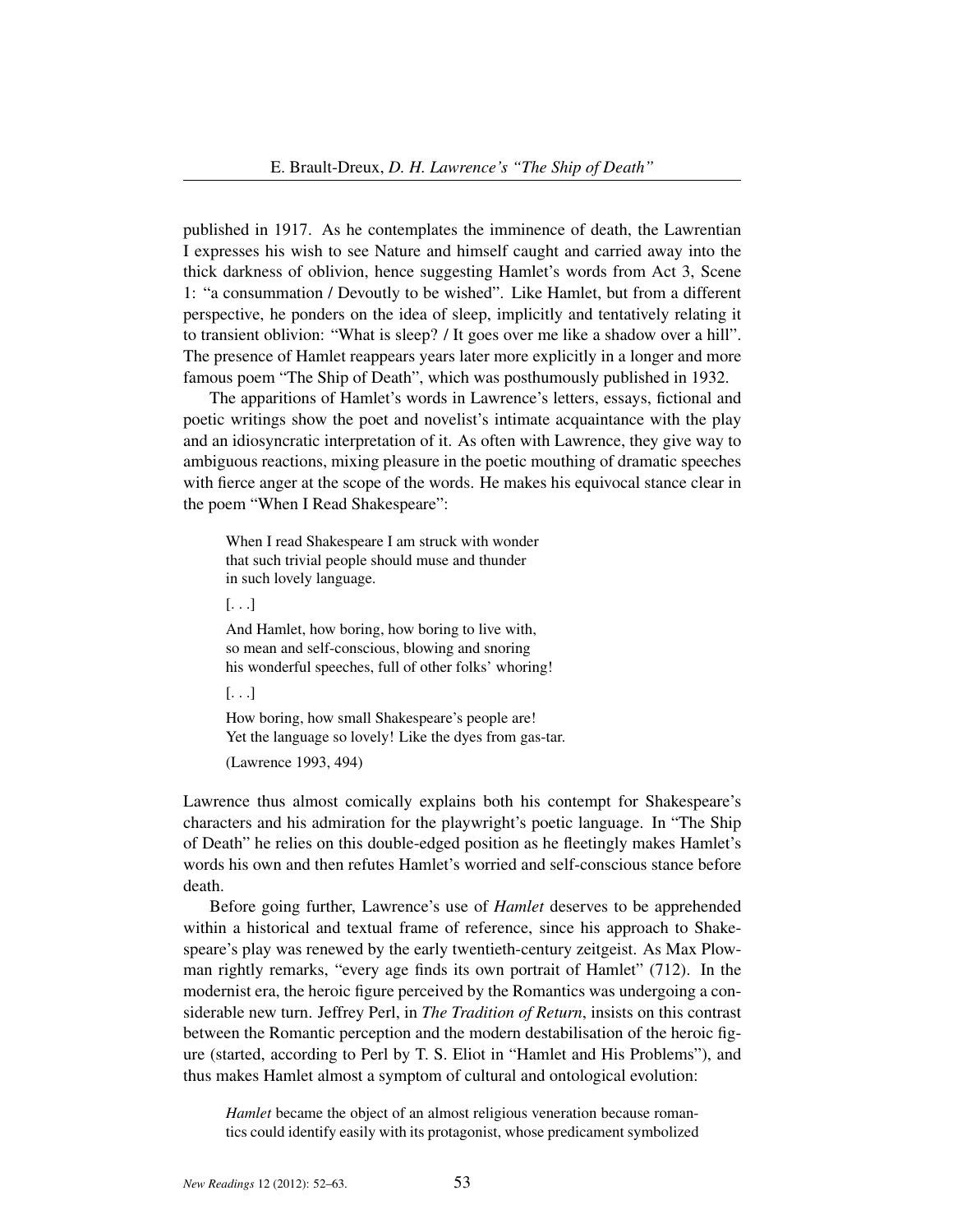a conviction near and dear to their hearts [. . .]. The cultic adoration of Hamlet had been so universal since the time of Goethe and Coleridge that we may take 1919 as a turning point in aesthetic history simply because during that year a cheeky London review (T. S. Eliot) called Hamlet "an artistic failure" [. . .]. Eliot's essay, in fact, is a carefully contrived response to the various romantic *Hamlets*. (Perl 85)

The modern zeitgeist, led by new convictions and afflicted with new doubts about humans' fundamental nature, implied that the more traditional image of Hamlet no longer fitted the condition of modern humanity. Hamlet's words could not be trusted anymore, they had to be adapted to the period, and that is precisely what Stein does in Joseph Conrad's novel *Lord Jim*:

"Strictly speaking, the question is not how to get cured but how to live." He approved with his head, a little sadly, as it seemed. "*Ja*! *Ja*! In general adapting the words of your great poet: That is the question. . . " He went on nodding sympathetically. . . "How to be! *Ach*! How to be." (Conrad 128)

Hamlet's closed question "To be, or not to be", whose binary nature has a somewhat reassuring effect, has been replaced by Stein with the open interrogation "how to be", which reveals both a modern ontological instability and also the aporetic nature of the question suggested by the absence of a question mark.

*Hamlet*, therefore, is not just any text. Along with *Faust* and the *Oresteia* it is, as George Steiner defines it in *The Death of Tragedy*, a "world possession" (46) whose highly metaphysical scope, however obscure it may have appeared, has fascinated various commentators, psychoanalysts and poets. The modernists, like Conrad, Eliot and Lawrence, as they made use of Shakespeare's play, brought further rupture with the immediate past. In reinterpreting the play, they broke away from Romantic interpretations and hence prompted a literary crisis: their intertextual exploitation of *Hamlet*, written by a playwright who himself was violating the neoclassical precepts of tragedy, clearly subverts or revolutionises the immediately preceding understanding of the play, while simultaneously inscribing the modernists' text in the universal canon. To be or not to be part of the British literary tradition, here is the dilemma which seems to surface in the modernist writers' uses of *Hamlet*. But more accurately, the fundamental question revealed in their intertextual and dramatic interpretation of the play is rather how to be inscribed in the tradition while simultaneously seeking to revolutionise it and make it new. T. S. Eliot's Prufrock summarises to some extent this modernist revolutionary and innately paradoxical stance when he claims, "No! I am not Prince Hamlet, nor was meant to be" (Eliot 16). The focus of the line on "to be", which resonates with Hamlet's soliloquy, subtly contradicts Prufrock's introductory denial of his own identification with Hamlet.

Lawrence, deliberately or not, made use of this revolutionary underlying principle as he used Hamlet's words to deliver messages about immediate cultural crises, about humanity and more indirectly about the status of the poetic voice, as he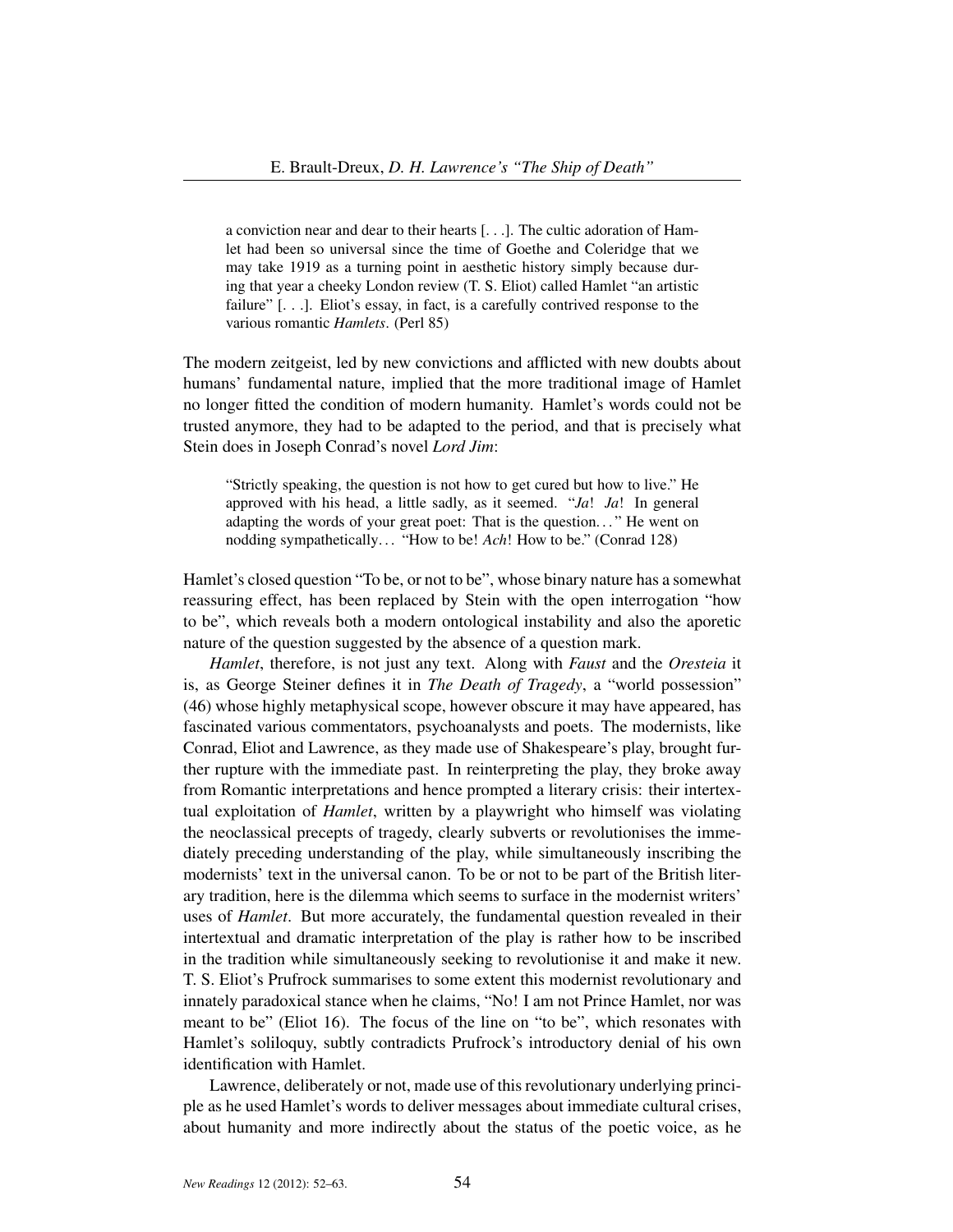constantly oscillated between the ideas of "being", "not being" and, like Conrad's character, "how to be". Through studying "The Ship of Death", in which Hamlet's words are handled, or actually mishandled, by Lawrence, this article will show how Lawrence's conception of "not being" is a way to have eventual access to what he positively sees as "being". I will first be focusing on the transitional moment Lawrence chooses to borrow scraps of Hamlet's speech, a moment of both cultural and ontological rupture. This should lead us to the significance of Lawrence's intertextual borrowing as he contemplates the idea of suicide. Finally the article will focus on Lawrence's renewing poetic performance of Hamlet, as he wears the mask of the Shakespearean persona, thus "not being" himself but incarnating the other.

# Transitional Processes

Written a few months before the poet's death, "The Ship of Death" captures the poetic I's quite peaceful apprehension of forthcoming oblivion. The I-voice is preparing its passage through the state of "not being" at the end of a natural cycle, when autumn fruit is falling:

Now it is autumn and the falling fruit and the long journey towards oblivion. The apples falling like great drops of dew to bruise themselves an exit from themselves. And it is time to go, to bid farewell to one's own self

On the verge of death, Lawrence then explains, one can have two different reactions: either one builds one's "ship of death" to sail across the sea of change (and, unlike Hamlet, not one "of trouble") or one rather makes "his own quietus [. . .] / with a bare bodkin". Lawrence thus turns to Hamlet at a critical moment in the individual's existence, the moment of death. But this individual crisis is intimately coupled with Lawrence's awareness of a much broader cultural crisis.

Throughout his oeuvre, in his poetry, fiction and essays, Lawrence condemns the damage caused by modern society to the individual. According to him, Christianity started annihilating physical instincts, granting all power to the mind, and modern industrialism and machinery were dramatically completing the process of destruction. "Evil is mechanical" Lawrence asserts in a poem (1993, 713–14), fully aware of a massive cultural crisis in early twentieth-century Europe. Ratiocination, hyper-consciousness and mechanicity have taken over, thus transforming what was meant by "being". In a letter addressed to Ernest Collings in January 1913, Lawrence wrote:

We know too much. No, we only *think* we know such a lot. A flame isn't a flame because it lights up two, or twenty objects on the table. It's a flame because it is itself. And we have forgotten ourselves. We are Hamlet without the Prince of Denmark. We cannot be. "To be or not to be"—it is the question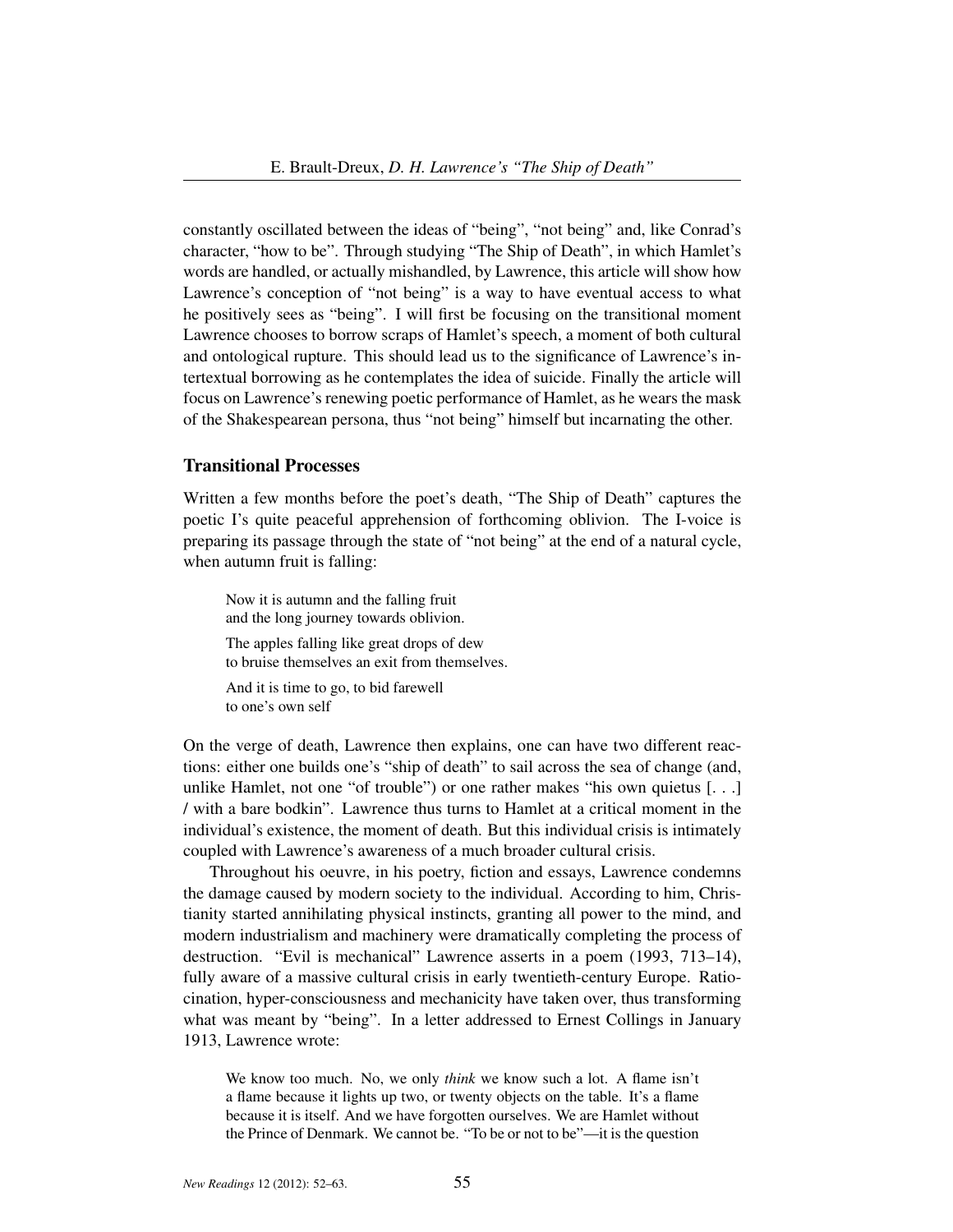with us *now*, by Jove. And nearly *every Englishman says* "*Not to be.*" [. . .] The real way of living is to answer to one's wants. Not "I want to light up with my intelligence as many things as are possible"—but "For the living of my full flame—I want that liberty, I want that woman, I want that pound of peaches, I want to go to sleep, I want to go to the pub, and have a good time, I want to look a beastly swell today, I want to kiss that girl, I want to insult that man. (1979, 504, emphasis mine)

Lawrence's contemporary Western world has, according to him, killed the self: it has organised what he calls in "The Theatre" "the omission of the self" (72), the end of the aristocracy of the self. People are therefore merging into a threatening democratic mass of "Not-Me" (72) and losing their individual specificities. But for Lawrence, the nature of this modern process is not new. It is both the longterm consequence and the mere repetition of what had already occurred during the Renaissance:

The monk rose up with [. . .] the Christian ecstasy. There was a death to die: the flesh, the self, must die, so that the spirit should rise again immortal, eternal infinite. I am dead unto myself, but I live in the Infinite. The finite Me is no more, only the Infinite, the Eternal, is. At the Renaissance this great half-truth overcame the other great half-truth. The Christian Infinite, reached by a process of abnegation, a process of being absorbed, dissolved, diffused into the great Not-Self, supplanted the old pagan Infinite, wherein the self like a root threw out branches and radicals which embraced the whole universe, became the Whole. ("The Theatre" 71)

The abnegation of the self took over the liveliness of the pagan *élan vital*. In the Renaissance, according to Lawrence, the energy of the Me was superseded by the moribund Christian Not-Self. Lawrence's comments on, and regrets about, the modern loss of what is meant by "being" blatantly echo what he says here about the Renaissance, where he persistently insists on the responsibility of Christianity for the eventual omission of the self. For him, both the Renaissance and modernity suffer equally from intense pangs that are akin in nature.

This conflation of different periods of history in the Lawrentian discourse is coupled with another type of conflation pointed out by Neil Corcoran. It is the conflation of preoccupations about the individual with preoccupations on the state of a nation. Corcoran remarks that in his essay "The Theatre," Lawrence allies "the privacy of 'the soul' with the fate of a nation" (Corcoran 219). Lawrence indeed persistently asserts that the death of King I, ending the overpowering aristocracy, corresponds to the end of the aristocracy of the self and the beginning of the loss of the Me. All these aspects which reveal the dissolution of the self in masses of indeterminate beings, and that, according to Lawrence, are regrettably blatant in immediate modern Europe, he finds in *Hamlet* too. He therefore brings the play into his poetry, and the gleam of decay he perceives in *Hamlet* is in keeping, or so he hopes the reader will perceive it to be, with the ambient state of decay in his contemporary Europe. Lawrence thus uses the rupture between vital paganism and Hamlet's Renaissance which he thinks are latent in the words he borrows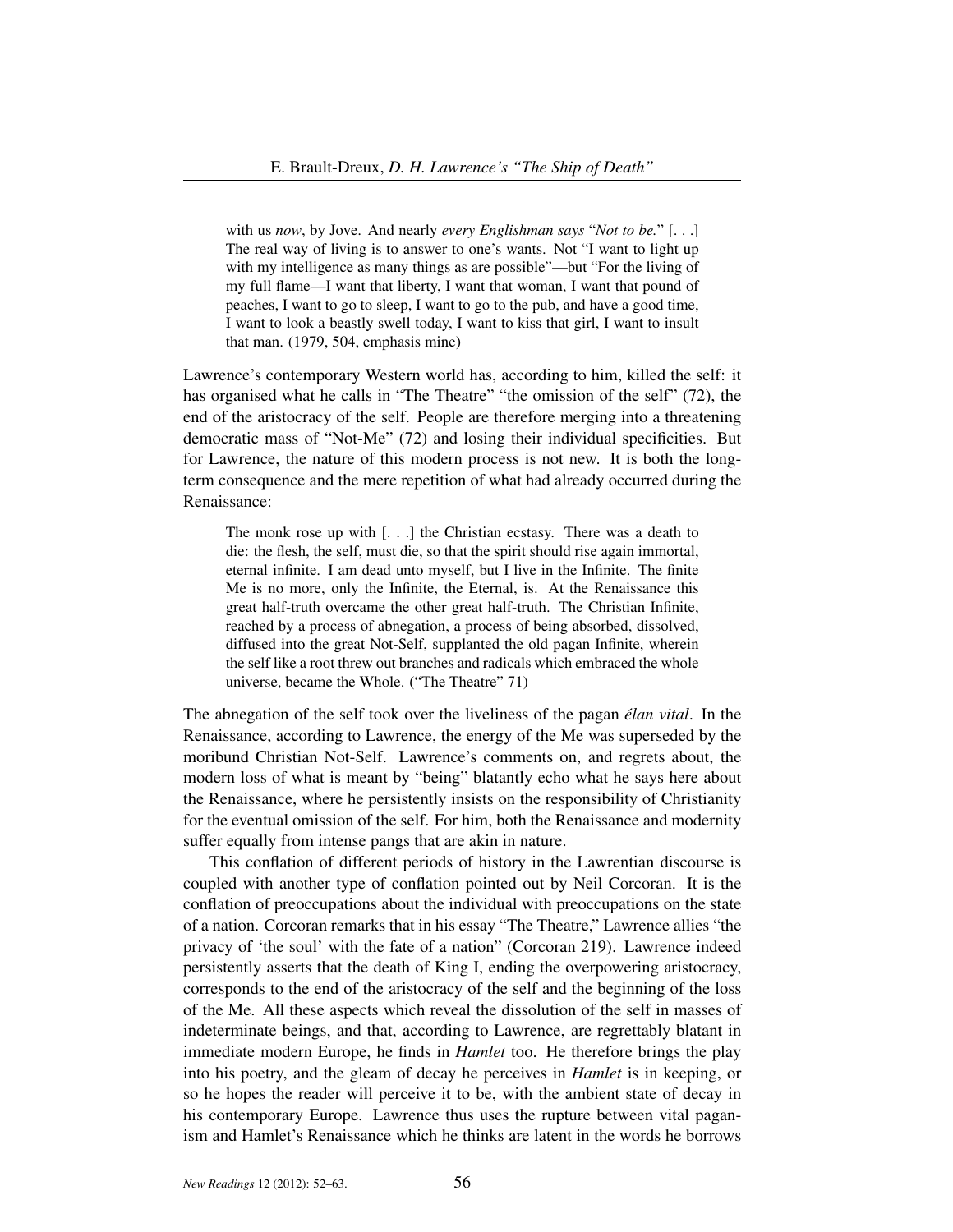from Hamlet, in order to suggest, by a form of historical analogy, the crises of early twentieth-century disillusioned Europe. Both Hamlet and modern European humanity then are sadly moving towards a morbid state of "not being".

This unexpected atemporal reunion of two states of decay, that of the Renaissance with that of European modernity, is coupled with another unpredicted cultural conflation. In 1927 Lawrence visited Etruscan tombs and wrote a compilation of essays entitled *Etruscan Places*. Much inspired by the lively poetry suggested in the frescoes, he made extensive use of the Etruscan atmosphere in his *Last Poems*. In "The Ship of Death", Hamlet's preoccupation with suicide is quite unexpectedly surrounded by Etruscan décor, where the approach of death and the tomb atmosphere are not handled in a moribund way but with a lively positive dynamism. "The soft effect of relaxed flesh" (*Etruscan Places* 31) which Lawrence perceived in the Etruscan frescoes subtly appears in the image of the fruit at the beginning of the poem, and the whole poem is then punctuated with images and symbols he had seen in the tombs: "dishes", "great jars and bowls, and smaller mixing bowls, and drinking cups" (*Etruscan Places* 31) all reappear in the poem with reference to "food / and little dishes, and all accoutrements" and "little cooking pans" that are to be taken after death on the journey across the sea of change. Etruscan culture, for Lawrence, conveys the mystery of life and "the sense of touch" (*Etruscan Places* 45) and depicts the departure into the underworld (53). Lawrence therefore, caught in an Etruscan enthusiasm for life, came to conceive of death as an afterlife journey. With the Etruscans he was attempting to retrieve what he called the "phallic" power of existence, the aristocracy of the self lost both by Hamlet and by Lawrence's contemporaries. In so gathering, within the same poem, Hamlet's words, Etruscan motifs and modern concerns, he proceeds to a sort of modernist syncretic mythmaking through which he, both ontologically and textually, endeavours to overthrow Christian and modern sterile ways of life and to reinfuse vitality in people (including Hamlet), reconnect the latter with the natural cycles of existence, and therefore let them fully physically be, be in touch with "the natural flowing of life" (*Etruscan Places* 49) which he grasps in the Etruscan tombs.

Through this syncretic superintegration in "The Ship of Death", Lawrence uses Hamlet as the epitome of the bitter self-contemptuous man who despises the burning flame that vitalises aristocratic "being". It is when the poetic I faces death that this aspect becomes most obvious.

### Fear versus Pagan Trust

Like Hamlet in his "to be, or not to be" soliloquy, Lawrence in "The Ship of Death" ponders suicide and, using the collective "we", widens his narrow personal preoccupation into a larger ontological reflection. Like in *Hamlet* again, in "The Ship of Death" suicide is rejected. The soul, and Lawrence uses the word "soul" to refer to "personality" (*Etruscan Places* 67), would rather prepare its voyage through the sea of oblivion than commit suicide: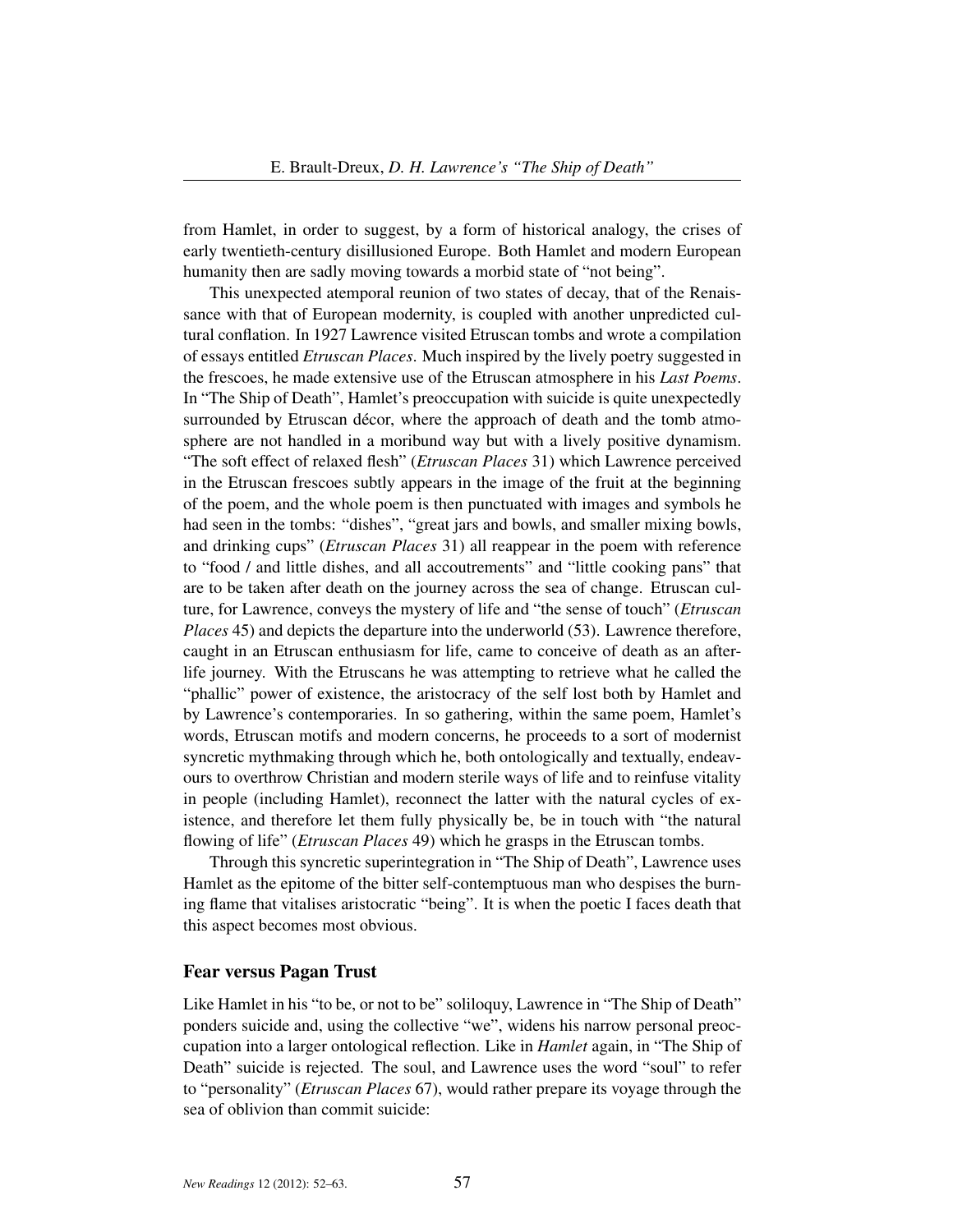And in the bruised body, the frightened soul finds itself shrinking, wincing from the cold that blows upon it through the orifices.

#### III

And can a man his own quietus make with a bare bodkin? With daggers, bodkins, bullets, man can make a bruise or break of exit for his life; but is that a quietus, O tell me, is it quietus?

Surely not so! for how could murder, even self-murder ever a quietus make?

IV

O let us talk of quiet that we know that we can know, the deep and lovely quiet of a strong heart at peace!

How can we this, our own quietus, make?

The reader immediately recognises Hamlet's words and interrogative rhetorical tone in the first question. But Lawrence is obviously more mundane and pragmatic as he then draws a list of concrete objects that can be of use to make his own quietus ("daggers, bodkins" and the more modern "bullets"), as though he were demonstrating the very practical possibility of the act. He then erects a first obstacle to the "quietus" with "but" (not unlike Hamlet with "But that the dread of something after death") in rhetorically provoking the reader (with "O tell me"), before radically rejecting the option of suicide. Lawrence does not provide any explicit nor rational reason for his rejection. Yet the use of the term "quiet"—which, though it evokes "quietus," is not its root, $<sup>1</sup>$  since it rather implies a "discharge from</sup> obligation"—suggests a peaceful approach to natural death that totally diverges from Hamlet's.

If both Lawrence and Hamlet reject suicide, their respective reasons diverge since they rely on contrastive ideas of what "not being" is or, more precisely, on a contrast between Lawrence's idea of "not being" and what he assumes is Hamlet's idea of "not being". For Lawrence "not being" means going through the rich "quiet" darkness he describes as peaceful oblivion; it is a moment of individual, natural and cosmic change whose mystery is never rationally explained nor dissected. This, once again, he found in Etruscan and other pagan rituals. It derives from a faith in the adventure of death which nonetheless requires effort to build one's own ship:

Build then the ship of death, for you must take the longest journey, to oblivion. And die the death, the long and painful death that lies between the old self and the new

<sup>&</sup>lt;sup>1</sup>"Middle English *quietus est*, from Medieval Latin, he is quit, formula of discharge from obligation" (*OED*).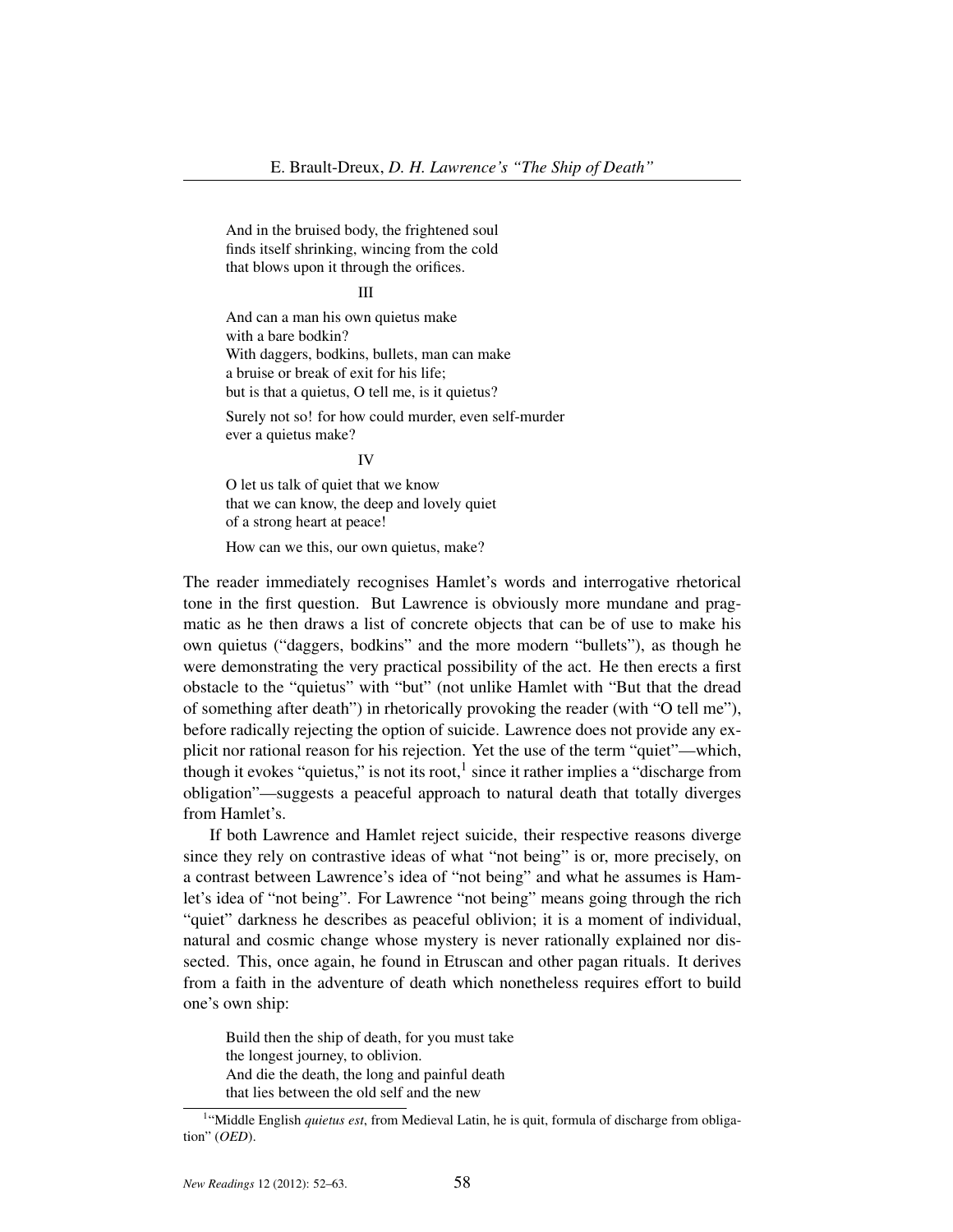In the aforementioned poem "And Oh—That the Man I Am Might Cease to Be", Lawrence already follows a more or less identical pattern. He first rejects death and then expresses his desire to experience oblivion:

And death would ache still, I am sure; it would be lambent, uneasy. I wish it would be completely dark everywhere, inside me, and out, heavily dark utterly.

If death is evoked in a more Hamletian way than it is in "The Ship of Death", as the I suggests a kind of fear and uneasiness somewhat echoing Hamlet's "dread of something after death", like in "The Ship of Death", it is the image of a passage through darkness and complete oblivion which is largely favoured. This Lawrentian trust in oblivious "not being" is intimately connected with a trust in the flow of existence, and therefore in "being". According to Lawrence, if one knows how to be, then one will know how not to be, and vice versa. This, he declares in *Twilight in Italy*: "One has to know what not being is, before [one] can be" ("The Theatre" 74). In *Women in Love*, Birkin tells Ursula and Hermione, "You've got to learn not-to-be, before you can come into being" (2000, 44). For in quietly accepting the passage through the changing state of "not being," the soul (meaning the human personality) will fully be again. Death is part of existence, it just happens and cannot be forced into happening. Suicide, which reads as an absence of faith in this tight connection, would interrupt the flow from "being" to "not being," and from "not being" to "being" again. It would therefore disconnect mankind from its circumambient universe and further the noxious enterprise instigated by Christianity just before the Renaissance and continued by mechanical modernity.

Hamlet's rejection of suicide is different. A Lawrentian mind would perhaps too hastily define it as a mere fear of the "undiscovered country", a dreadful apprehension of the unknown and "punitive" (Blits 194) dimension of "not being". Hamlet seems to perceive no potential richness in the ultimate adventure, but only an irreversible voyage which he cowardly refuses to make. The Lawrentian I rather trusts a pagan form of afterlife and thus challenges the preconceived idea of death. Once again, if Lawrence's and Hamlet's ideas of "not being" diverge (for one, not being is a source of renewal whose mystery makes it all the richer, for the other a dreadful, unknown experience), their ideas of "being", according to Lawrence's reading, differ fundamentally too. And this, Lawrence makes particularly explicit in his essay "The Theatre" where he condemns Hamlet's denial of his flesh:

I had always felt an aversion from Hamlet: a creeping, unclean thing he seems [. . .] The character is repulsive in its conception, based on self-dislike and a spirit of disintegration.

There is, I think, this strain of cold dislike, or self-dislike through much of the Renaissance art, and through all the later Shakespeare. [. . .] A sense of corruption in the flesh makes Hamlet frenzied, for he will never admit that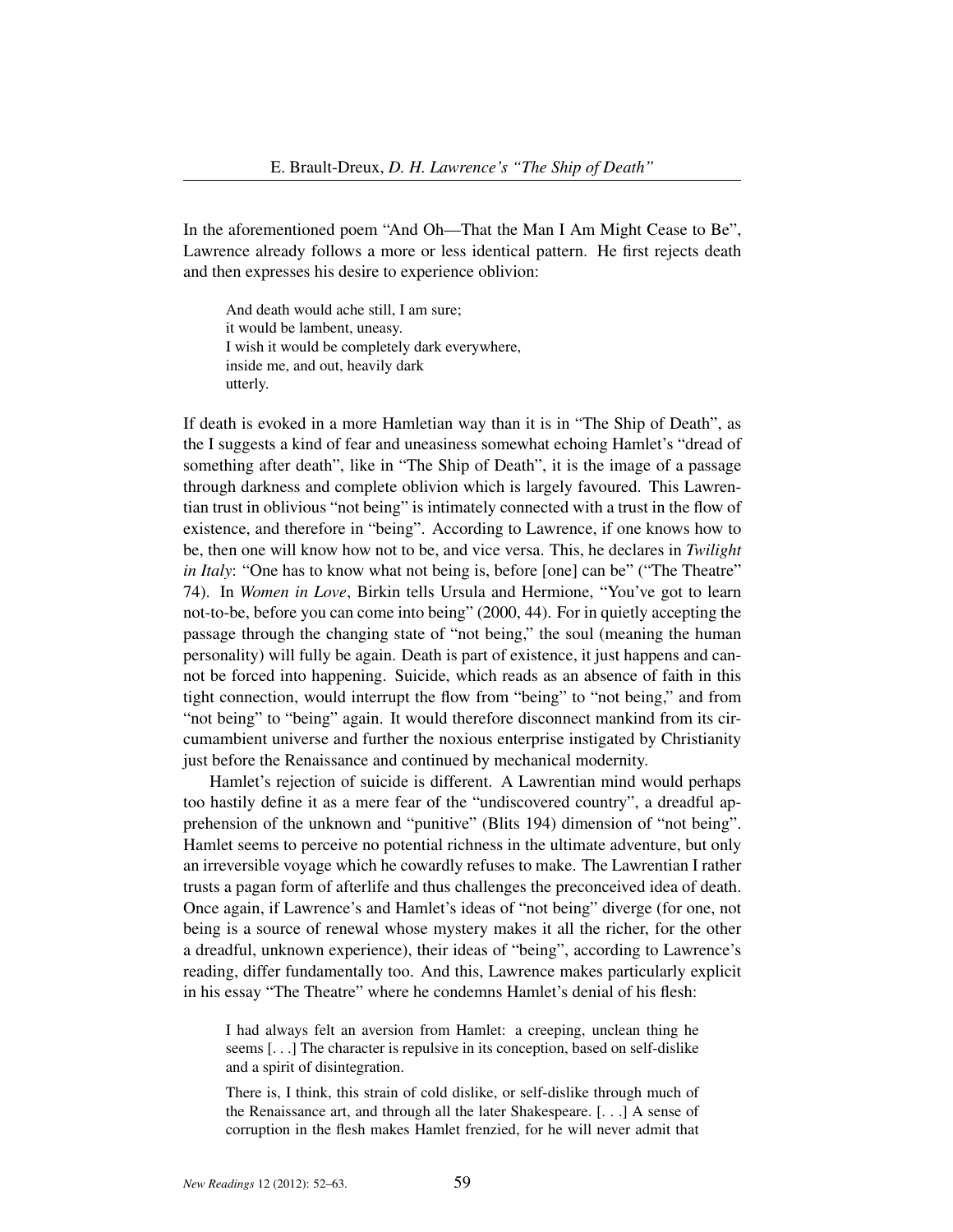it is his own flesh. [. . .] Hamlet is [. . .] a mental creature, anti-physical, anti-sensual. The whole drama is the tragedy of the convulsed reaction of the mind from the flesh, of the spirit from the self, the reaction from the great aristocratic to the great democratic principle. (68–69)

Throughout this opaque digression on *Hamlet*, Lawrence insistently deplores the split, triggered at the Renaissance, between the Word (embodied in the Son and related to knowing) and the Flesh (embodied in the Father, the King, and related to being). The loss of balance between polarities, and in favour of knowing, led mankind to its "self-conscious disintegration" (Kinkhead-Weekes 267). Hamlet, according to Lawrence, is the epitome of this imbalance in favour of the Word:

The question to be or not to be, which Hamlet puts himself, does not mean, to live or not to live. It is not the simple human being who puts himself the question, it is the supreme I, King and Father. To be or not to be King, Father, in the Self supreme? And the decision is, not to be. ("The Theatre" 70)

In threatening the equilibrium and thus giving advantage to the Word, Hamlet represses his Flesh, over-contemplates his mind and in the end chooses "not to be". It is on this precise point that Lawrence's perceptions of both Hamlet and of modern Europeans converge. The problem of their choice for "not being" lies in the fact that neither Hamlet nor the modern human knows "how not to be". According to Lawrence "not being" is an experience that requires a vitality that they both lack as they apprehend it as a moribund physical state, at once fearful and painful. Their approach to death then cannot be other than fearful. Lawrence, on the other hand, persistently insists on his privileged somewhat pagan acquaintance with a positive experience of "not being", fundamentally based on a constructive and reconstructive passage through a lively physical experience. On the totally different level of the metatext, Lawrence subtly reveals this privileged acquaintance as, through selfdramatisation, he furtively becomes Hamlet in "The Ship of Death", therefore not being himself anymore for a few lines, before being his Me again in the following stanza.

# Self-Dramatisation

In the aforementioned poem "When I Read Shakespeare," Lawrence, as a reader or spectator, deplores the failed incarnation of Shakespeare's poetic language. The characters are merely Words without Flesh. But from his position of criticising spectator in "The Ship of Death", he shifts to that of a performer: he actually repeats Hamlet's words, he performs a fragmented and distorted Hamletian role in the intertextual process. In other words, he acts. And to push the metaphor a bit further, we could say that Lawrence is perfunctorily wearing the mask of Hamlet as he is incarnating the speech which he judges dramatically lacks incarnation in Shakespeare's play.

Hamlet's words are quite subtly introduced in Lawrence's speech, with no explicit quoting, and therefore no apparent graft on the surface of the poem. The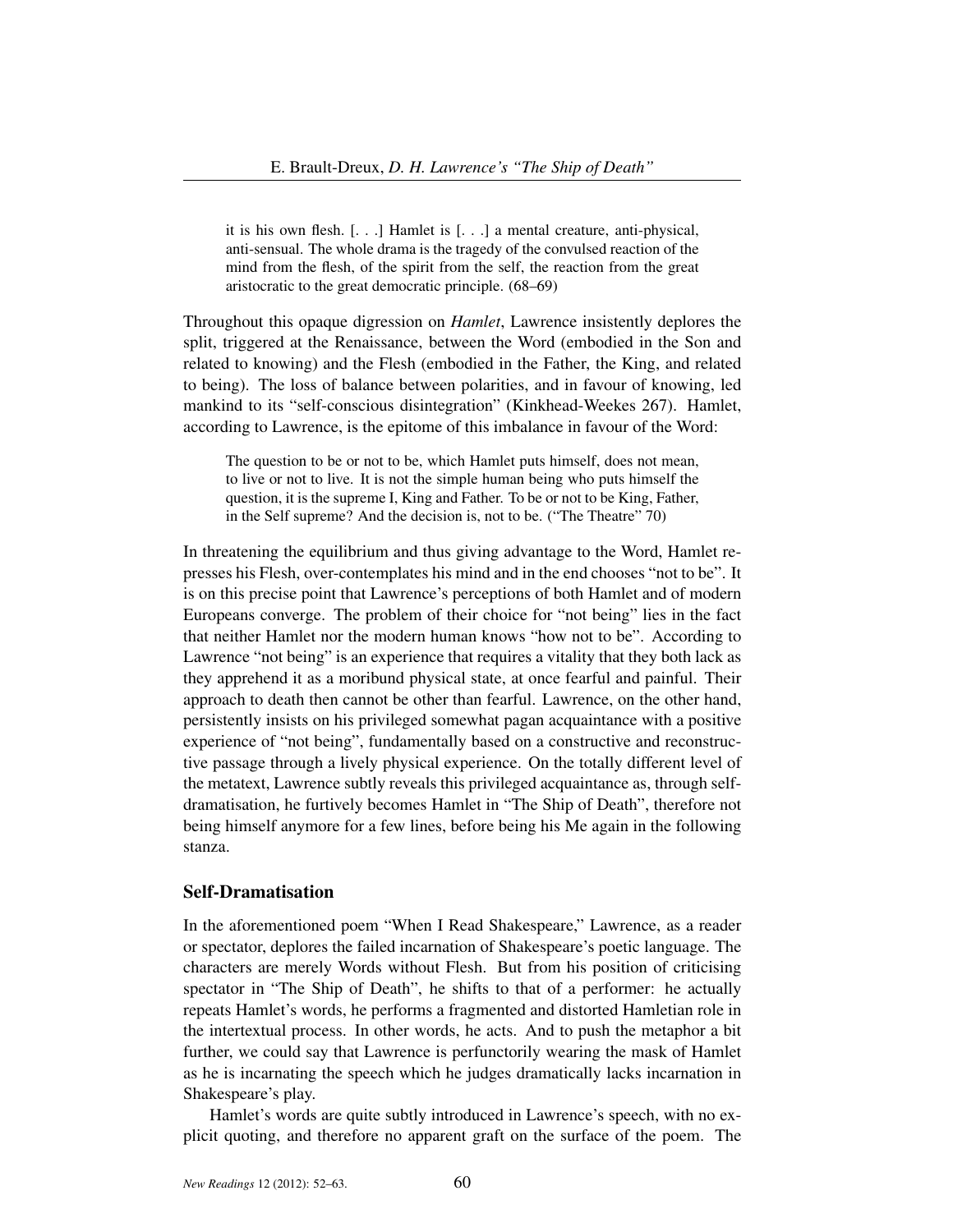Hamletian fragment of discourse is rather smoothly inserted by the conjunction "And" in "And can a man his own quietus make", which reads like an ordinary syntactical development. There is therefore a sort of effort at discretion in the act of putting the Shakespearean mask on. Yet this effort sounds obviously fake, since the reader quickly recognises or unmasks the famous words repeated or rehearsed by the Lawrentian I. The very familiar words "can a man his own quietus make / with a bare bodkin" sound like an "anomaly" (Rogers 81) in the ears or eyes of the reader who realises that these are not Lawrence's words. But if this item of public knowledge stands out in the poem, the reader does not hear Hamlet's words alone, but a mere fragment of Hamlet's soliloquy as it is performed by a Lawrentian voice. It is the very hybridisation of both voices and their coexistence in a somewhat Etruscan context that makes new sense, as neither voice annihilates the other. For Lawrence, in fact, incarnates the persona in order not to usurp Hamlet's words, but so as first to add both a dramatic and metaphysical dimension to the poem and then, most of all, to reorient the original Shakespearean discourse. Lawrence thus wants to keep the Hamletian quality created but to relocate it into a lively and positive atmosphere and to remain himself visible behind the mask. As when a spectator is aware that the actor on stage is wearing a mask, the reader is supposed to be aware of the presence of Lawrence's voice behind Hamlet's furtive speech.

On a more symbolic level, Bethan Jones remarks that "the fragments of the text of *Hamlet* are, though changed, modified, subverted, pieces, little accoutrements carried by the dying subject in its travel across the sea" (63). Here Jones' idea fits the analogy drawn in this essay between Hamlet's intertextual fragment and a mask. For the pagans, death was a rite of initiation and quite often primitive people would place a mask on the dead person's face before he was carried away and, not unlike in "The Ship of Death", initiated into the other shore. The mask is therefore a fundamental object in the rite of passage. So if poetically Hamlet's intertextual fragment could be apprehended as one among the pagan objects carried on the ship of death amid pagan décor, on another level, Lawrence, on the eve of dying, was himself, as a man, preparing his own crossing to the other shore, wearing the mask of the "great poet" (Conrad 128) whose poetic language he fundamentally admired, performing a form of ritual in the brotherhood of poets.

As he speaks through Hamlet's mask and recontextualises the scene in a celebrated Etruscan setting, the Lawrentian poetic I rescues the living potential of the dramatic persona. At the moment of cultural and individual death, he gives new impetus to the Shakespearean language and gives it new flesh by exalting it in a pagan environment. That is where the poetic level is in keeping with Lawrence's ontological message: "It is the end, it is oblivion  $\lceil \cdot \cdot \cdot \rceil$  / A flush of rose and the whole thing starts again". The prosaic phrase "the whole thing", with its quite vague extratextual reference, could well be apprehended as including life and poetry. The soul reemerges after a passage through "not being", just as the poetic voices do: Lawrence's voice "is" again, after being Hamlet fleetingly, and Hamlet is again too, in the poem, as he is newly incarnated, given flesh, by the poetic voice.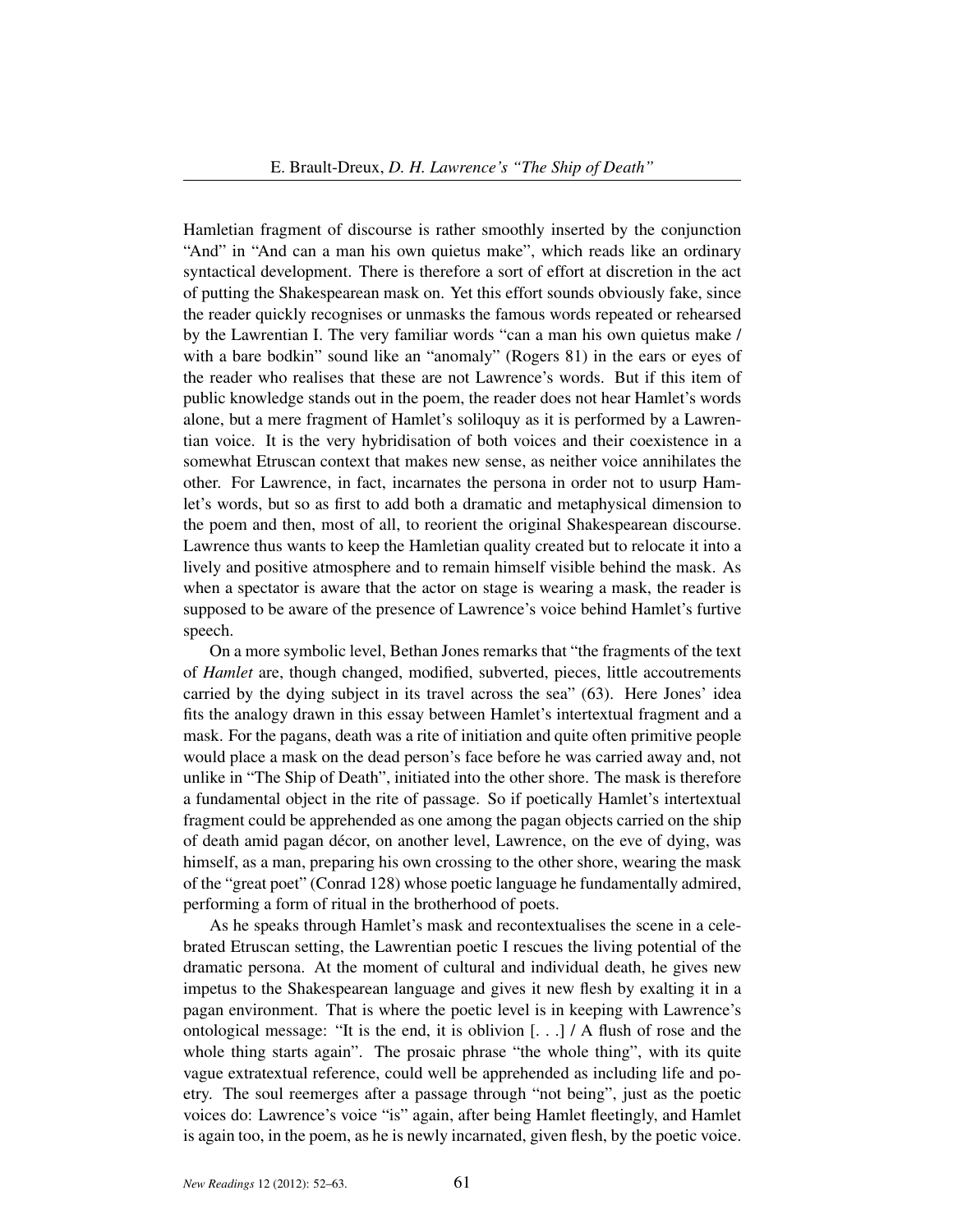So if Corcoran raises the question about the "provoking or sterilizing" (Corcoran 3) nature of Shakespearean intertextuality, here, the hybridisation of poetic voices is surely thematically and metapoetically provoking.

Lawrence seems to be using Hamlet as the epitome of both the Renaissance and the modern demoralised man. In incarnating and relocating Hamlet's speech, Lawrence makes it "be" again, while he simultaneously rejects Hamlet's conception of "not being" as he too refuses the quietus. In his essay "The Theatre", Lawrence makes his own position quite clear: besides referring to erroneous apprehensions of "being" and "not being", it seems that one of the fundamental problems of Hamlet's question is its exclusiveness—"to be or not to be", Lawrence comments, "it is no longer our question, at least, not in the same sense" ("The Theatre" 73). For indeed, Lawrence adds, "It is a question of knowing *how to be*, and *how not to be*, for we must fulfil both" (73). The widening movement implicit in "how" is coupled with the disappearance of the exclusive "or" in favour of the combining "and". For Lawrence, one can "be" in accepting the flow that leads to "not to be" and vice versa. It is not a matter of choice between two opposite alternative possibilities that a suicidal act could resolve. It is "being" and "not being" caught together in the dynamic flow of vital life.

#### Works Cited

Blits, Jan H. *Deadly Thought: Hamlet and the Human Soul*. New York: Lexington, 2001. Print.

Conrad, Joseph. *Lord Jim*. New York: Norton, 1968. Print.

- Corcoran, Neil. *Shakespeare and the Modern Poet*. Cambridge: Cambridge University Press, 2010. Print.
- Eliot, T. S. *The Complete Poems & Plays*. London: Faber, 1969.
- Jones, Bethan. *The Last Poems of D. H. Lawrence: Shaping a Late Style*. Farnham: Ashgate, 2010. Print.
- Kinkead-Weekes, Mark. *D. H. Lawrence: Triumph to Exile 1912–1922*. Cambridge: Cambridge University Press, 1996. Print.
- Lawrence, D. H. *Complete Poems*. Ed. Vivian de Sola Pinto and Warren Roberts. London: Penguin, 1993. Print.
- —. *Etruscan Places* in *D. H. Lawrence and Italy*. Ed. Simonetta de Filippis, Paul Eggert and Mara Kalnins. London: Penguin, 1997. 1–115. Print.
- —. *The Letters I, September 1901 May 13*. Ed. James T. Boulton. Cambridge: Cambridge University Press, 1979. Print.
- —. *The Letters IV, June 1921 March 1924*. Ed. Warren Roberts, James T. Boulton and Elizabeth Mansfield. Cambridge: Cambridge University Press, 1987. Print.
- —. *The Letters VI, March 1927 November 1928*. Ed. James T. Boulton and Margaret H. Boulton, with Gerald M. Lacy. Cambridge: Cambridge University Press, 1991. Print.